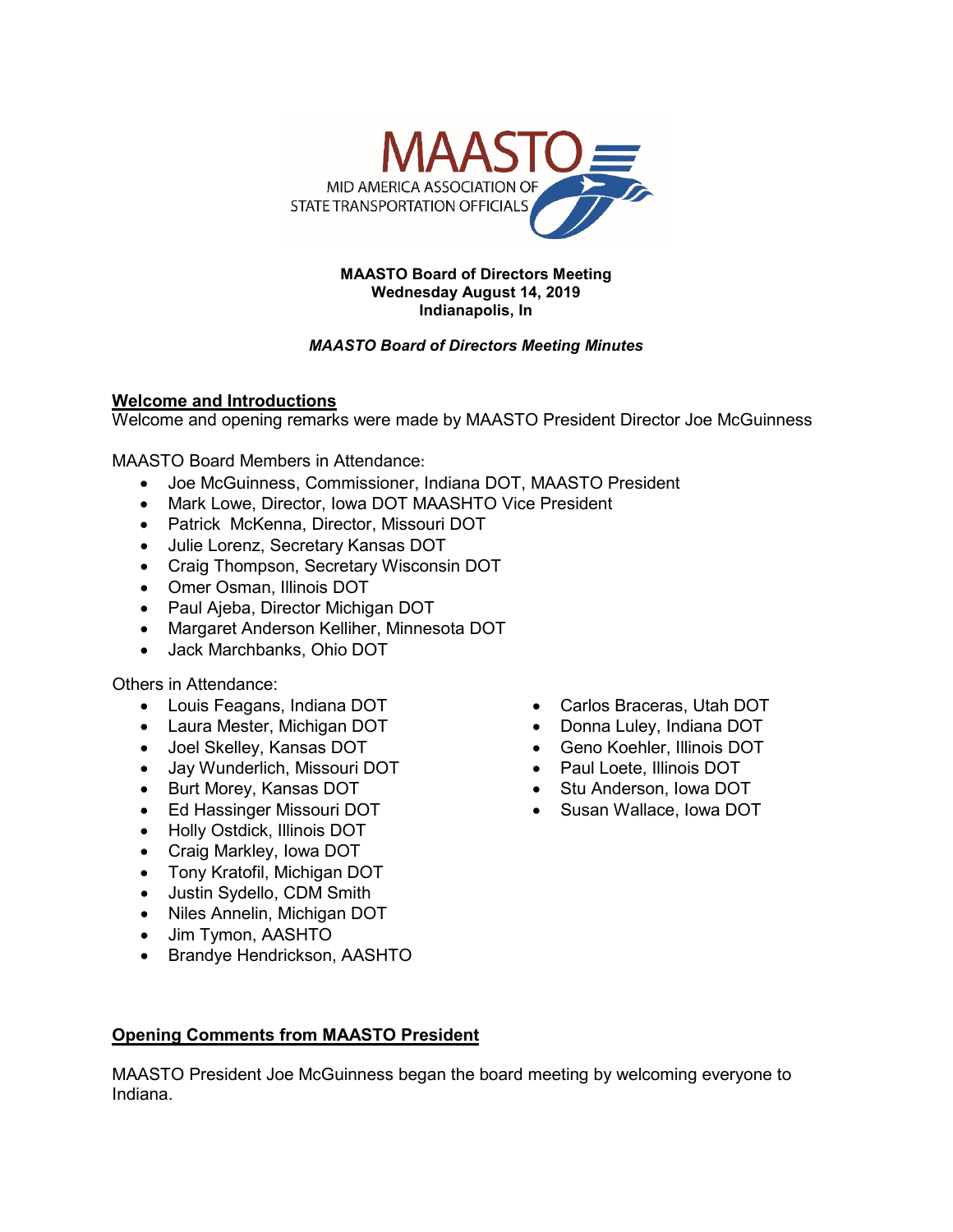## **Approval of Minutes**

The meeting minutes from the May 30, 2019 MAASTO Board meeting in Park City, Utah were approved.

## **Committee Reports**

STIC Joel Skelley, KDOT provided and overview of the committee and a request for Board input on future action that they would like to see the committee research and report on in the future. The STIC is working on a summit for CAV/CAT to discuss resolutions developed by AASHTO. The Board authorized the summit; MAASTO will pay for hotel and most meals for up to four attendees from each state. Travel is up to the states to the conference.

Chief Engineers Committee – Ed Hassinger, Missouri DOT provided an overview of several issues: MASH (manufactures have no apparent appetite for certification – we fill this should be FHWA); increasing difficulty of communicating with the railroads; and inadequate pay for technical staff to do reviews. They appreciate STIC serving as the link between the CEOs and the other committees (what to focus on, etc.)

Planning Committee – Craig Markley, Iowa DOT they are considering ways to use the data from Electronic Logging Devices. Implementation of the Truck Parking Information Management System has gone well and they have generally had a good response from truck drivers. In regard to the potential insolvency of the Highway Trust Fund, they plan to identify projects that will be dropped if that occurs.

Motor Carrier Committee – Donna Luley Indiana DOT and Geno Koehler Illinois DOT Blockchain may have implications for payment systems for road user charges. Iowa DOT Director Mark Lowe, incoming MAASTO president, suggested a "Blockchain 101" document.

Subcommittee on Highway Transport – Donna Luley Indiana DOT and Geno Koehler Illinois DOT gave an overview of volunteer pilot car training, Bill of Lading harmonization (they are working on a standard for this); and their upcoming conference (follows MAASTO and is planned for Aug. 15-16, 2019, in Indianapolis).

Chief Counsel Committee – reported on efforts to get the committee up and running. Also, the committee chair will rotate to Iowa.

## **AASHTO Transportation Policy Forum update**

Patrick McKenna gave a brief update on the meeting the previous week in Minneapolis, and asked for a vote by the board in support of the entire package of 100 TPF policy resolutions intended to keep states generally moving in the same direction. Unanimous vote in favor of support.

### **Upcoming MAASTO Annual Meetings**

2020 MAASTO annual set for Chicago, Aug. 17-19 at the Fairmont Hotel